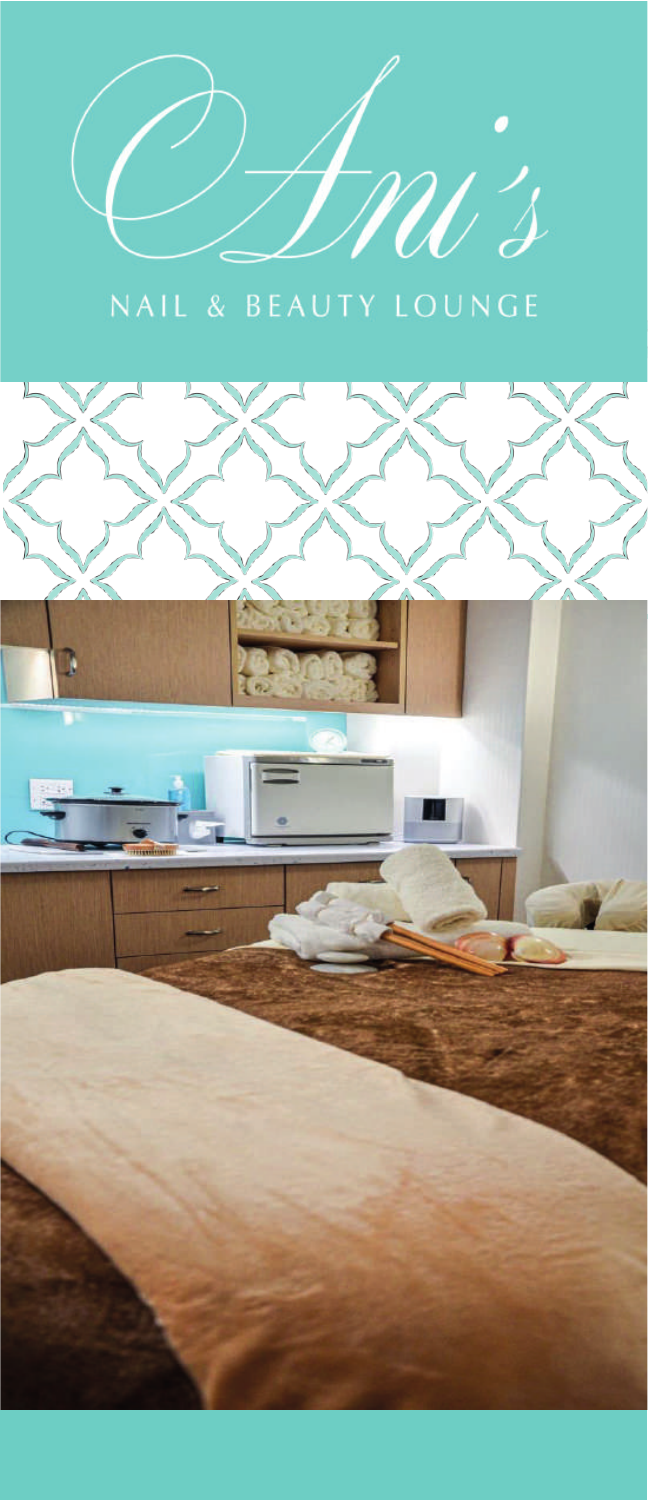# **Manicures**

# Almond Spamanicure

Luxurious, revitalizing and soothing. Ani's Spamanicure exfoliates with our almond scrub and nourishes with a moisture-rich paraffin wax treatment.

60 mins - \$79.00

# Spamanicure Express

All the luxury but perfect for those on the go.

45 mins - \$65.00

# Shellac Manicure

Keep your hands looking beautiful for 14 days as well as maintaining a glorious high-gloss shine.

60 mins - \$79.00

# Polish Change

30 mins - \$30.00

# Shellac Polish Change

30 mins - \$45.00

## Shellac Removal

30 mins - \$25.00

# French Polish add \$7.00

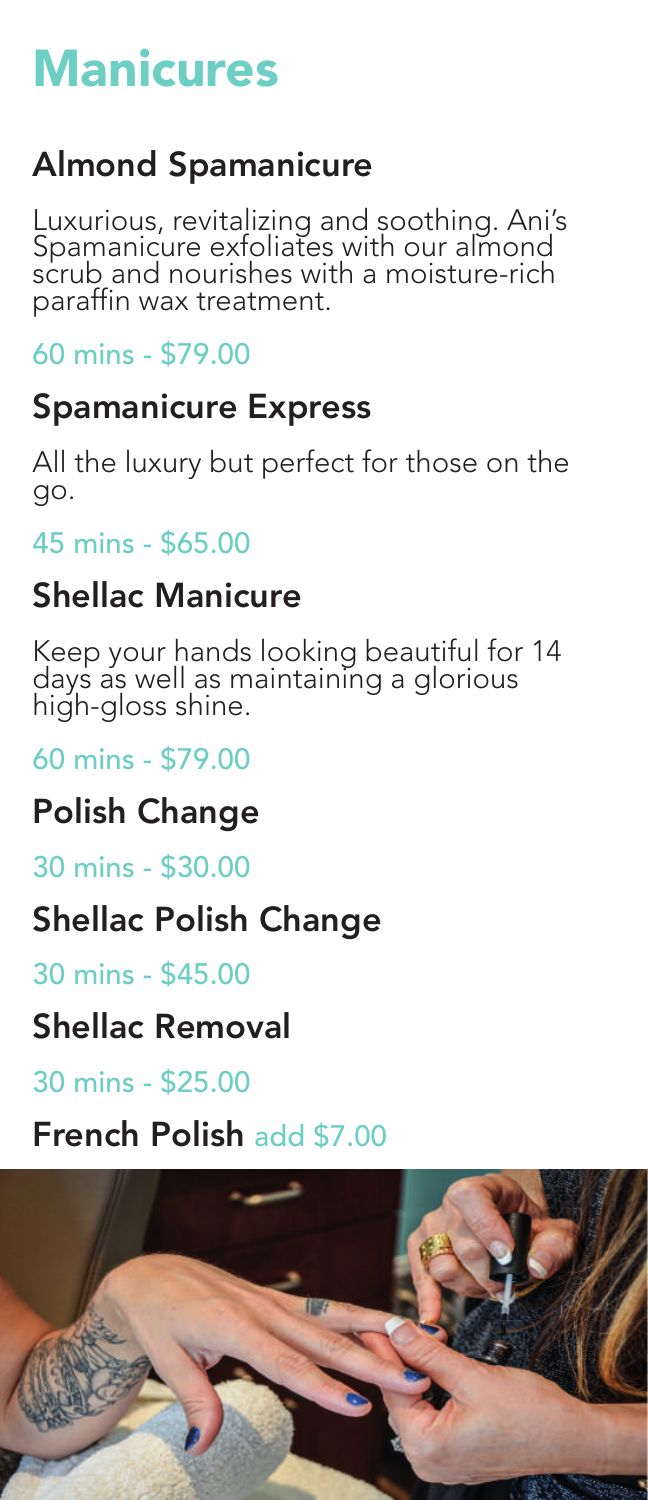# Pedicures

# Marine Spapedicure

Pamper and reward your feet with this<br>deeply moisturizing, hydrating and refreshdeeply moisturizing, hydrating and refresh-<br>ing pedicure. Our marine products and rich paraffin wax treatment will nourish, condi-<br>tion and cool tired, achy soles.

60 mins - \$99.00

# Spapedicure Express

All the luxury but perfect for those on the go.

45 mins - \$85.00

# Shellac Pedicure

Keep your feet looking beautiful for 14 days as well as maintaining a glorious high-gloss shine.

60 mins - \$99.00

# Polish Change

30 mins - \$37.00

# Shellac Polish Change

30 mins - \$55.00

# Shellac Removal

30 mins - \$30.00

# French Polish add \$7.00

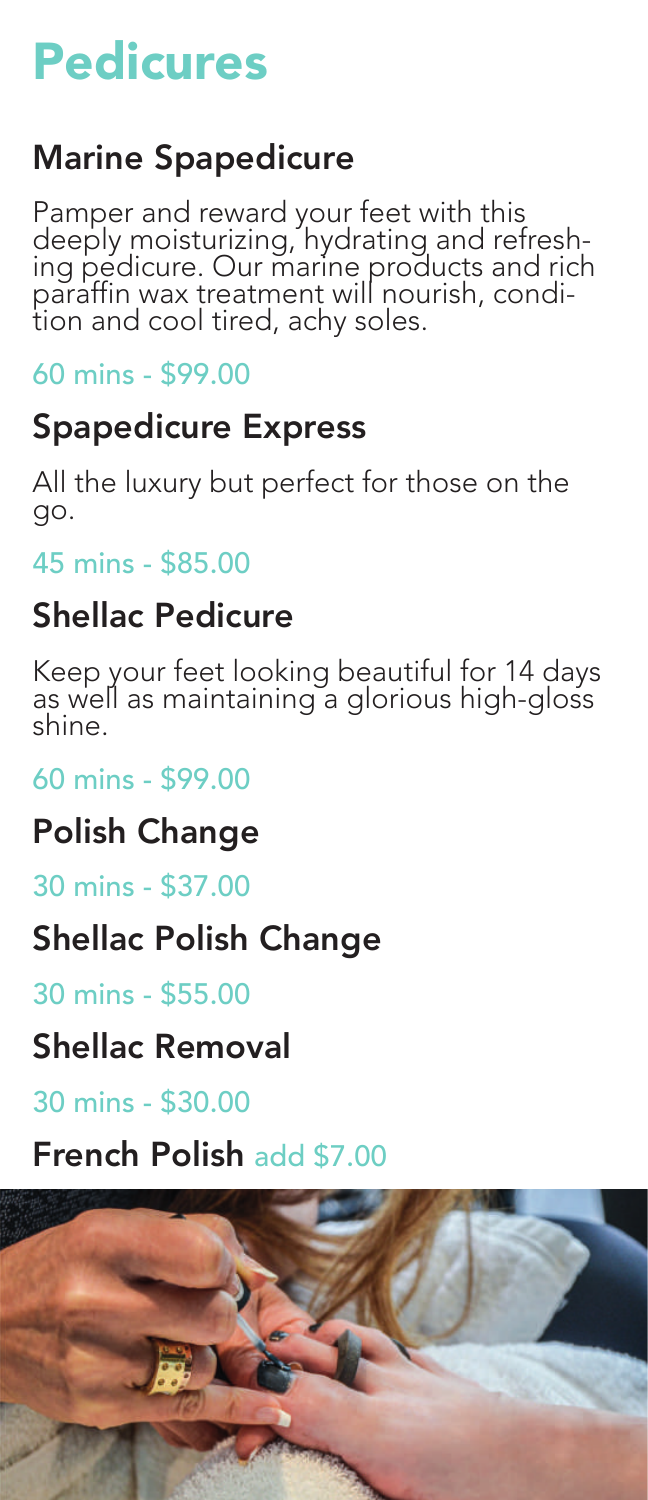# Facials

# SWiCH™ Dermal Rejuvenation

A unique alternative to chemical peels that redefines how we treat age-damaged skin. SWICHTM takes advantage of your skin's natural mechanism to help restore its optimum appearance without injury. Reverse the signs of aging today and SWiCH<sup>TM</sup> on your skin's ability to repair itself from the inside out.

## 90 mins - \$199.00 Series 6/\$1134.00

## Oxygen Rx Cleansing Facial

A controlled amount of oxygen is generated at optional levels on your skin to provide maximum benefits and help to replace the ruddy-look associated with acne, rosacea and spider veins to reveal brighter skin. This facial is extremely nourishing and beneficial for all skin types.

60 mins - \$189.00 Series 6/\$1077.00

## Circadia Chemical Peel

These very effective peels are designed to gently and effectively exfoliate while simul- taneously hydrating and brightening your skin. This complex treatment is gentle enough even for the most sensitive skin, resulting in fresh, hydrated and luminous skin.

60 mins - \$185.00 Series 6/\$1054.00

#### Circadia Mandeliclear / Jessner / Dermafrost Chemical Peels

This treatment is designed to cut through oil, reduce bacteria and decrease inflamma-<br>tion from problematic skin such as hyperpig-<br>mentation, acne and sun damage. The end result is a clearer and brighter complexion. Can be repeated every two to three months.

50 mins - \$199.00 Series 6/\$1134.00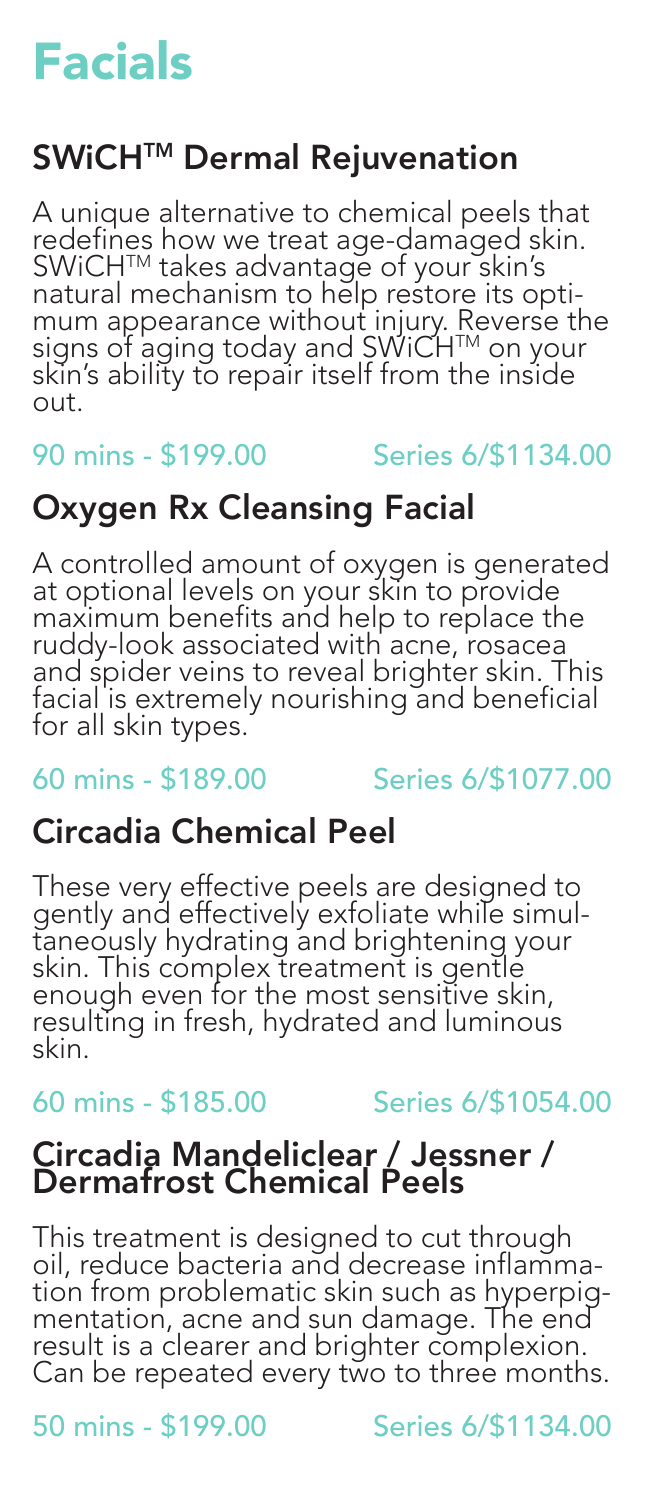# Firming Peptide Facial

Renew and revitalize your skin with potent anti-aging peptides, powerful antioxidants, stem cells and botanicals. Infuse your skin with intelligent ingredients that will stimu-<br>late new cell growth, repair, and rejuvenate all skin types, leaving a firm luminous glow.

#### 60 mins - \$169.00 Series 6/\$963.00

# Marshmallow Whip Hydrating Facial

Maximize hydration with Circadia's Marsh- mallow Whip Hydrating facial. Dry, dehydrat- ed skin will be transformed with a complex blend of hydrating peptides and botanicals to infuse critical hydration in the skin, result-<br>ing in overall health and hydration.

#### 60 mins - \$169.00 Series 6/\$963.00

### Caviar Lime & Passion Fruit Facial

Unveil a radiant glow with the Circadia plex ingredient profile delivers unique exfoliating Lime Pearl Caviar technology to gently rejuvenate the skin and enhanced with a burst of antioxidant support resulting in a polished glow.

#### 60 mins - \$169.00 Series 6/\$963.00

## Triple Berry Brightening Facial

Brighten and rejuvenate the skin with exotic Riberry, Muntries and Pepper Berries from Australia. Packed with antioxidants and antiinflammatory properties, these super-berries are designed to provide instant brightening and hydration to dry, dehydrated, lackluster skin.

60 mins - \$169.00 Series 6/\$963.00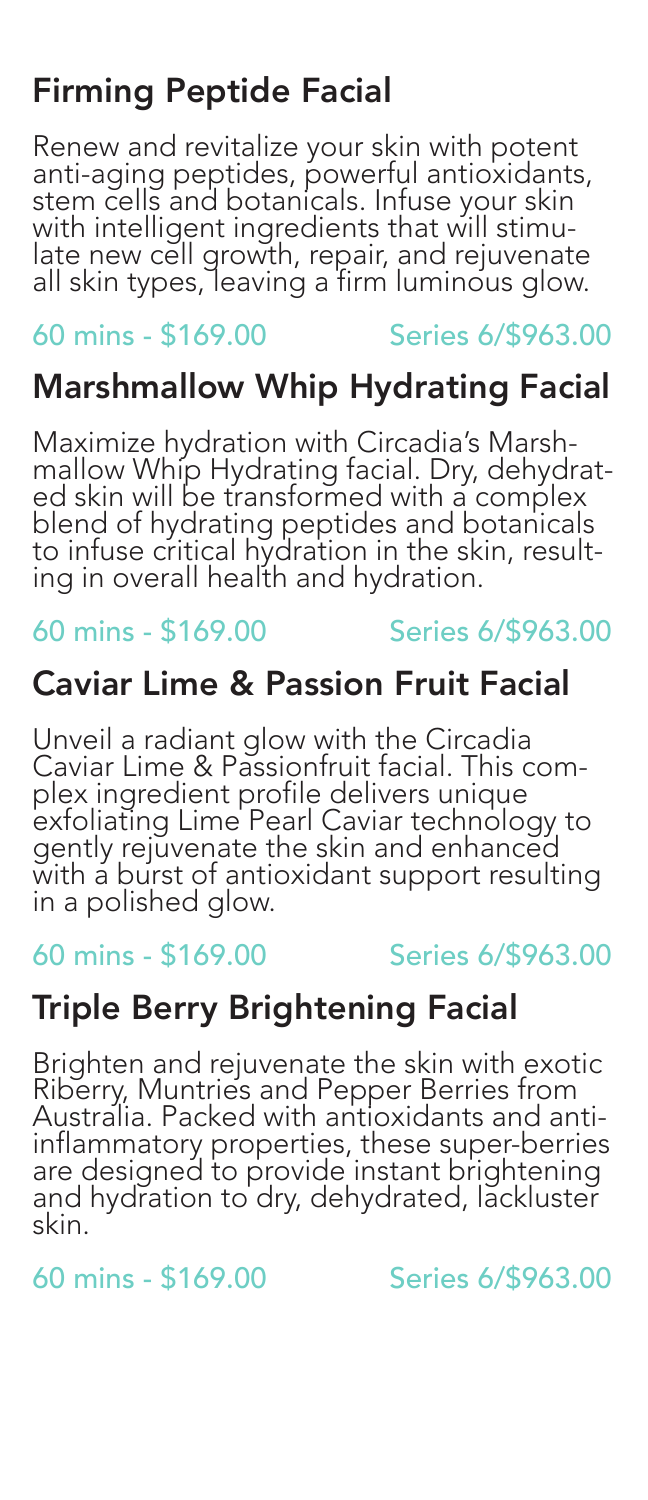#### Snow Algae & Spirulina Cooling Facial

Instantly cool and sooth irritated and com- promised skin with the unique ingredients of Snow Algae which is known to repair the effects of time, and Spirulina which is high in nutrients. These are partnered together to reduce inflammation while repairing and rejuvenating the skin.

60 mins - \$169.00 Series 6/\$963.00

# Vitamin Infusion Facial

Slow down the signs of aging by infusing the skin with potent and nourishing essential vitamins including Vitamin B, C & E. This luxury facial will not only address current antioxidant and nourishment depletion but also protect the skin from future damage.

60 mins - \$179.00 Series 6/\$1020.00

# Clarifying Facial

This treatment is designed to effectively remove keratin buildup to reduce bactéria<br>and acne lesions. Finish with an anti- inflamand acre resions. Finish with an annum<br>matory green tea mask that will deliver<br>powerful healing antioxidants while simultapowerful healing antioxidants while simulta-<br>neously nourishing and hydrating the skin. The skin will be left feeling invigorated and clear.

60 mins - \$179.00 Series 6/\$1020.00

# Mask'ne Reducing Facial

Clean, Exfoliate, Extract, & Protect! Wearing a mask for an extended period of time can trap moisture and bacteria on your face causing irritation and tiny bumps that can be felt but not necessarily seen yet, or visible conditions like acne and rosacea.

60 mins - \$179.00 Series 6/\$1020.00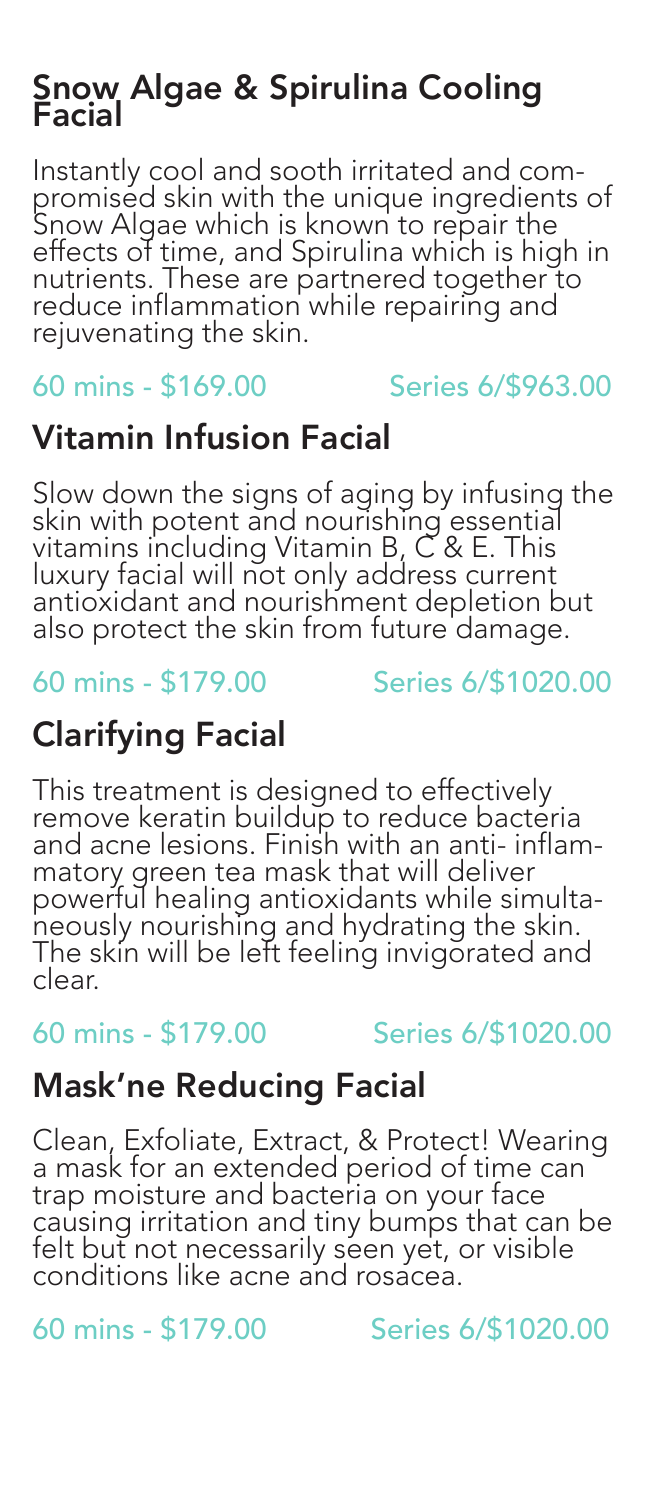## Express Enzyme Facial

The express facial provides the essentials for those on the go. This effective treatment includes a deep pore cleanse, exfoliation, a custom Circadia mask and is completed with a firming eye serum, peptide moisturizer and sun protection.

#### 30 mins - \$99.00 Series 6/\$564.00

#### Pumpkin Enzyme Facial

Pumpkin Perfecting Mask with Bakuchiol is formulated to deliver antioxidant protection while boosting collagen, similar to retinol without sensitivity. This mask is designed for all skin types and defends against inflamma- tory stress. Pumpkin contains vitamins C, E and beta-carotene, a precursor of vitamin A that assists in reducing environmental stress, free radical damage and increases cell turnover.

30 mins - \$99.00 Series 6/\$564.00

### Pumpkin Peel Facial

Peel, enhance and smooth the skin. This is<br>an effective treatment for blemishes, rosaan effective treatment for blemishes, rosa-<br>cea, wrinkles, acne scarring and the associat-<br>ed post inflammatory hyperpigmentation. Circadia peels exfoliate the outer layers of dead skin revealing fresh new skin with improved texture, tone and clarity. We also offer five types of Chemical Peel in various strengths: Lactic Acid, Alpha Beta, Derma- frost, Mandeliclear and Jessner.

#### 60 mins - \$189.00 Series 6/\$1077.00

### Pumpkin Whip Perfecting Facial

This facial is rich with antioxidants, anti-ag-<br>ing properties and ingredients that will rejuvenate the skin and reduce inflamma-<br>tion. The aroma of pumpkin and spices will leave your senses indulged and delighted throughout the entire service while your skin is transformed.

60 mins - \$179.00 Series 6/\$1020.00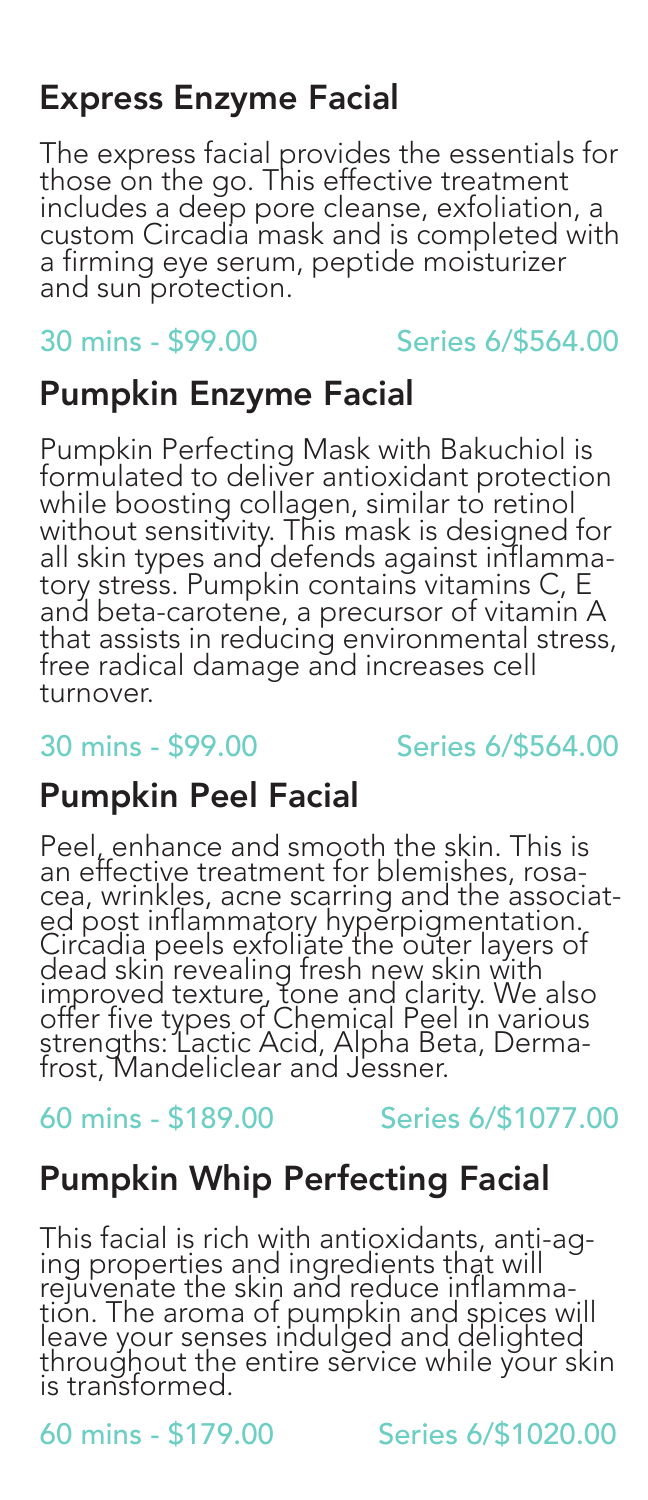# Dermaplaning

This technique exfoliates and rejuvenates your skin while removing the very fine hairs that capture dead skin cells, oil and debris which can cause your complexion to become dull and lifeless. Dermaplaning also minimizes pore blockage and encourages collagen production and the skin's natural ability to absorb active nutrients.

#### 60 mins - \$195.00 Series 6/\$1111.00 30 mins - \$100.00

## Microneedling

This collagen induction treatment creates tiny microchannels that allow the serums to absorb into the deeper layers of your skin in order to deliver a more powerful result. In combination with Circadia's award-winning products, it is guaranteed to reveal fuller skin with an improved appearance of fine lines, wrinkles, scars, and pores.

60 mins - \$199.00 Series 6/\$1134.00

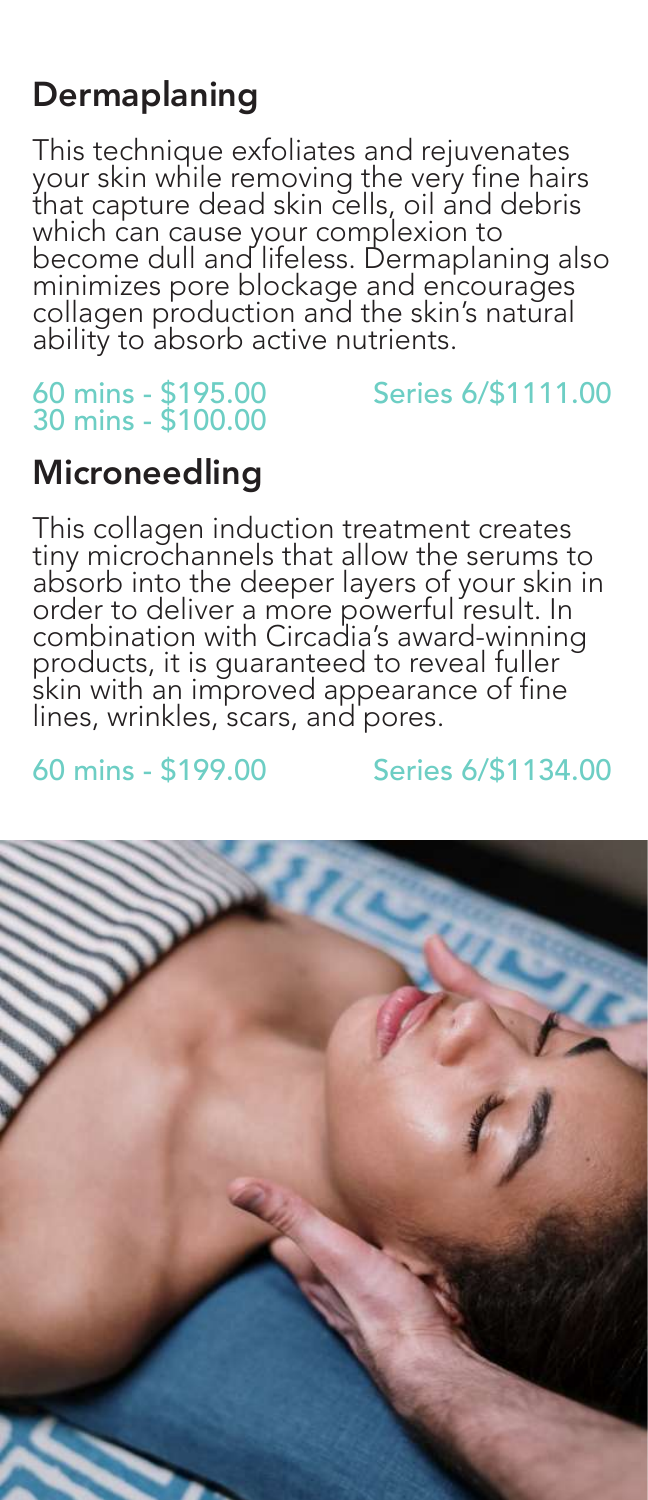# The body

## Firming and Shaping Body Wrap

This rejuvenating treatment will exfoliate, improve circulation, detoxify, smooth and nourish while moisturizing the skin to reveal a healthy glow. Circadia's Professional Firm-<br>ing and Shaping Gel is used in this treat-<br>ment to reduce the appearance of cellulite and is recommended for home use.

### 60 mins - \$155.00

# Back Facial

This treatment provides a deep-cleansing, exfoliation, and hydration of the back area. Extractions are also performed if needed. This treatment is relaxing yet effective. Great for men, women and teens.

#### 60 mins - \$145

# Detoxifying Spirulina Wrap

Combining amino acids, proteins, vitamins, and mineral-rich Spirulina. The ultimate detox boost for circulation, detoxifying, calming and nourishing properties will instantly revitalize your body. This will stimu-<br>late metabolism, relieving the body of harmful toxins and muscular tension. Your skin will be hydrated and nourished with a cream application.

90 mins - \$199.00 Series 6/\$1134.00

60 mins - \$172.00 Series 6/\$980.00

#### Ani's Brown Sugar Scrub

This invigorating scrub exfoliates your skin while lifting away impurities, leaving it feel- ing soft, smooth, and renewed. Combining the unique scents of tropical coconut and essence of vanilla from the brown sugar scrub, you will leave with glowing and hydrated skin.

45 mins - \$122.00 Series 6/\$695.00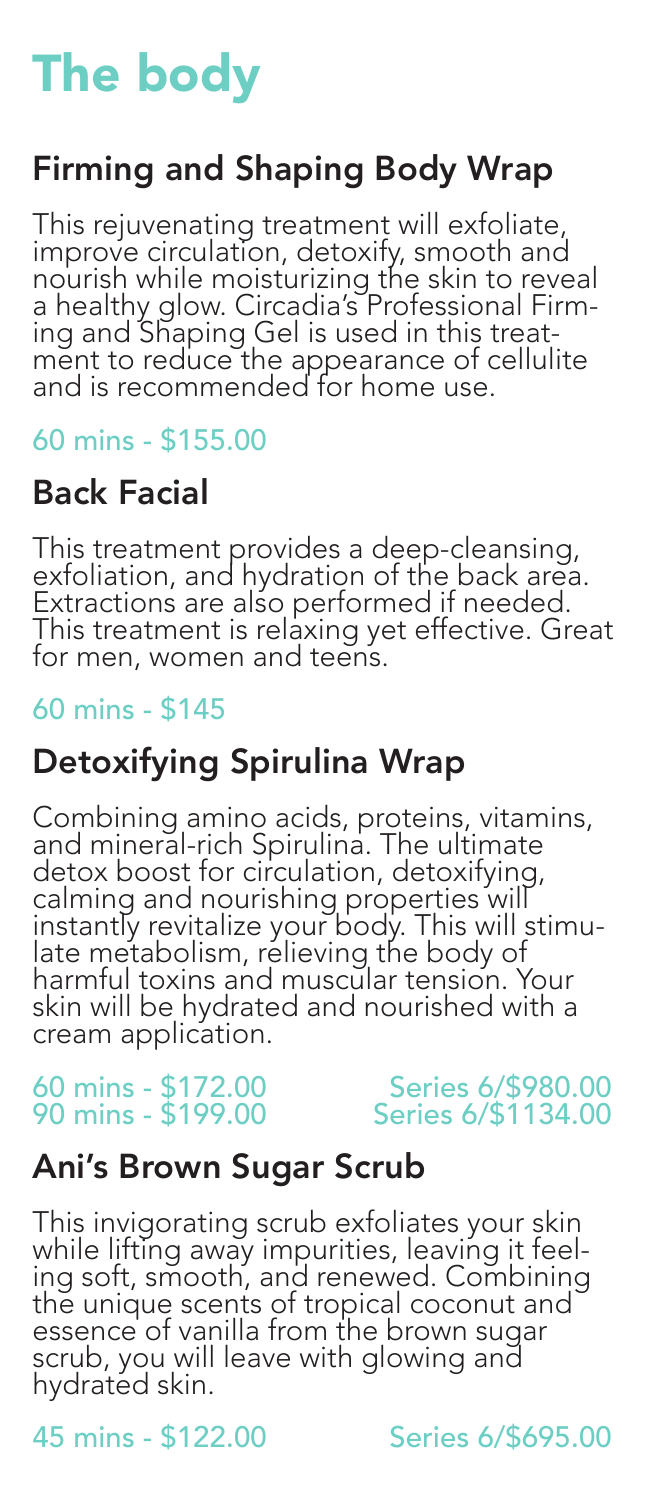# Fire & Ice Firming Booty Facial

In response to more men and women feel-<br>ing the pressure to have their butts in fight-<br>ing shape in the swimsuit season, this booty facial will address firming, cellulite, and exfoliation, while giving an option to further customize the treatment by selecting bright-<br>ening or acne treatments.

#### 60 mins - \$159.00 Series 6/\$906.00

#### Circadia V Treatment

A vajacial treatment is great for in-grown hairs, clogged pores, dry skin, sweat bumps, and uneven skin tones caused by hair removal processes like lasering, waxing, sugaring, or shaving. It rehydrates and promotes healthy skin, removes lumps and bumps, and gets rid of dead cells to prevent hyperpigmentation.

45 mins - \$95.00 Series 6/\$542.00

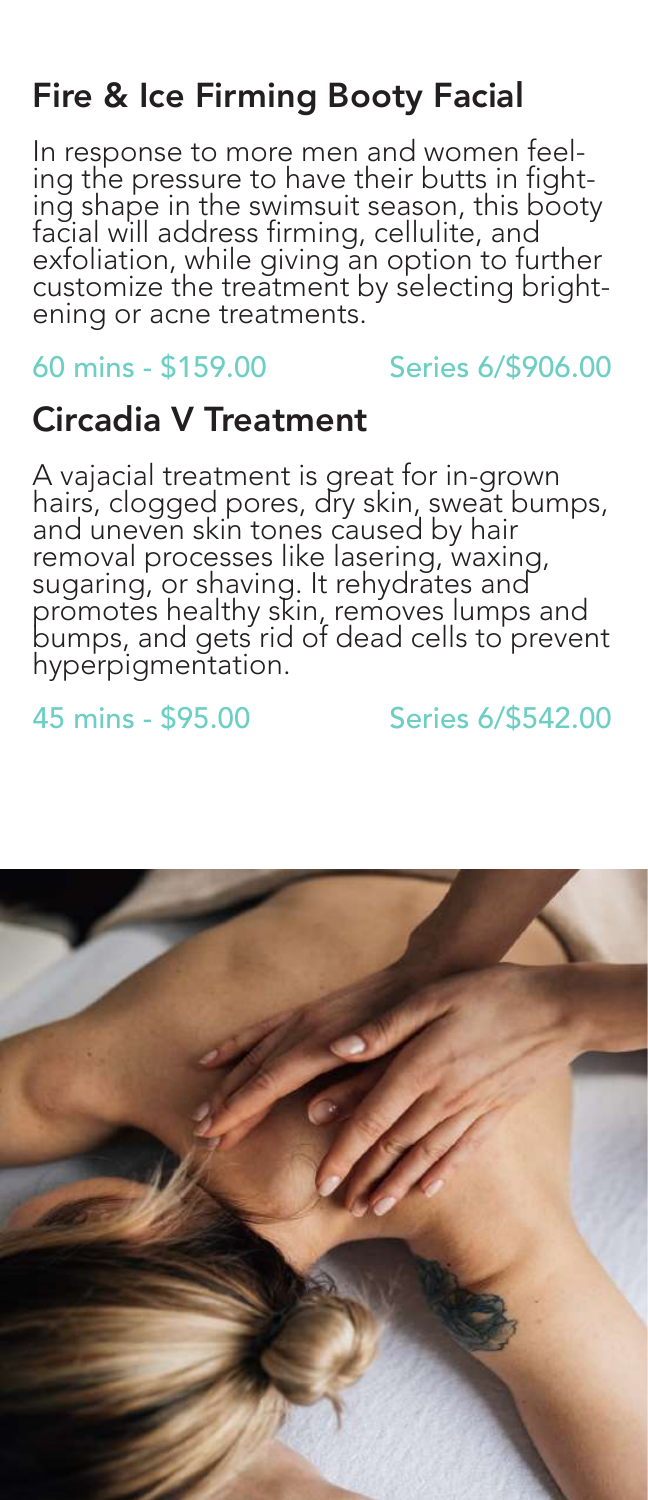# **Massage**

# Bamboo Massage

This treatment incorporates heated bamboo stalks to allow deep tissue work for muscle aches and pains. It promotes circulation, lymph drainage and provides a deep sense of relaxation and well-being.

60 mins - \$169.00 Series 6/\$963.00 90 mins - \$199.00 Series 6/\$1134.00

## Pregnancy Massage

Feel nurtured and relaxed with this full body specialized massage designed for pregnan- cy. Customizing this unique treatment for tired legs and lower back pain.

60 mins - \$159.00 90 mins - \$189.00

## Ani's Signature Shell Massage

This massage features unique hand-selected<br>Tiger Striped Clam Shells from the Philippines. Using the heat from the shells we can relieve muscle tension for pure relaxation. The ultimate pampering experience com- bining massage techniques with the warmth of the shell leaves the body's tension behind.

90 mins - \$199.00 Series 6/\$1134.00

60 mins - \$172.00 Series 6/\$980.00

### Hot Stone Massage

Heat therapy penetrates your muscle fibers, melting away stress and tension, putting you into a deeper state of relaxation.

60 mins - \$169.00 Series 6/\$963.00 Series 6/\$1134.00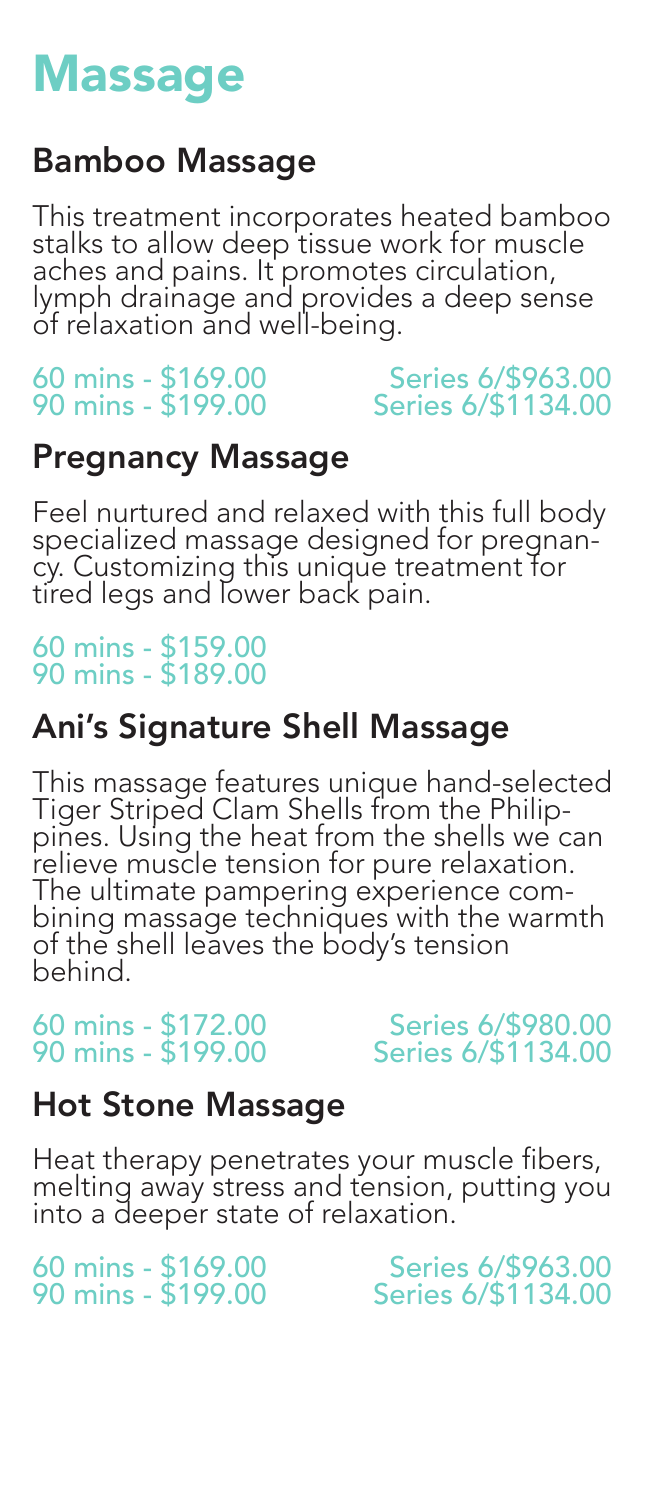# Relaxation

Traditional Swedish massage is a smooth, gentle, flowing style that promotes general relaxation, relieves muscular tension, improves circulation and range of move- ment.

#### 60 mins - \$159.00 Series 6/\$906.00 90 mins - \$189.00 Series 6/\$1077.00

# Hand Massage

A hand massage can help relieve any tension in your hands, but also throughout your body. A simple hand massage can go a long way toward helping you feel healthy and relaxed.

#### 15 mins - \$36.00 Series 6/\$205.00 30 mins - \$46.00 Series 6/\$262.00

# Foot Massage

Treat your feet to a foot massage to help relax and reenergize tired legs and feet.

# 15 mins - \$46.00 Series 6/\$262.00

Series 6/\$319.00

# Back, Neck and Shoulder Massage

Unwind with a back, neck and shoulder massage. It is an excellent treatment to soothe away aches, pains and stiffness, promoting a deep sense of relaxation and renewed vitality.

60 mins - \$129.00 Series 6/\$735.00

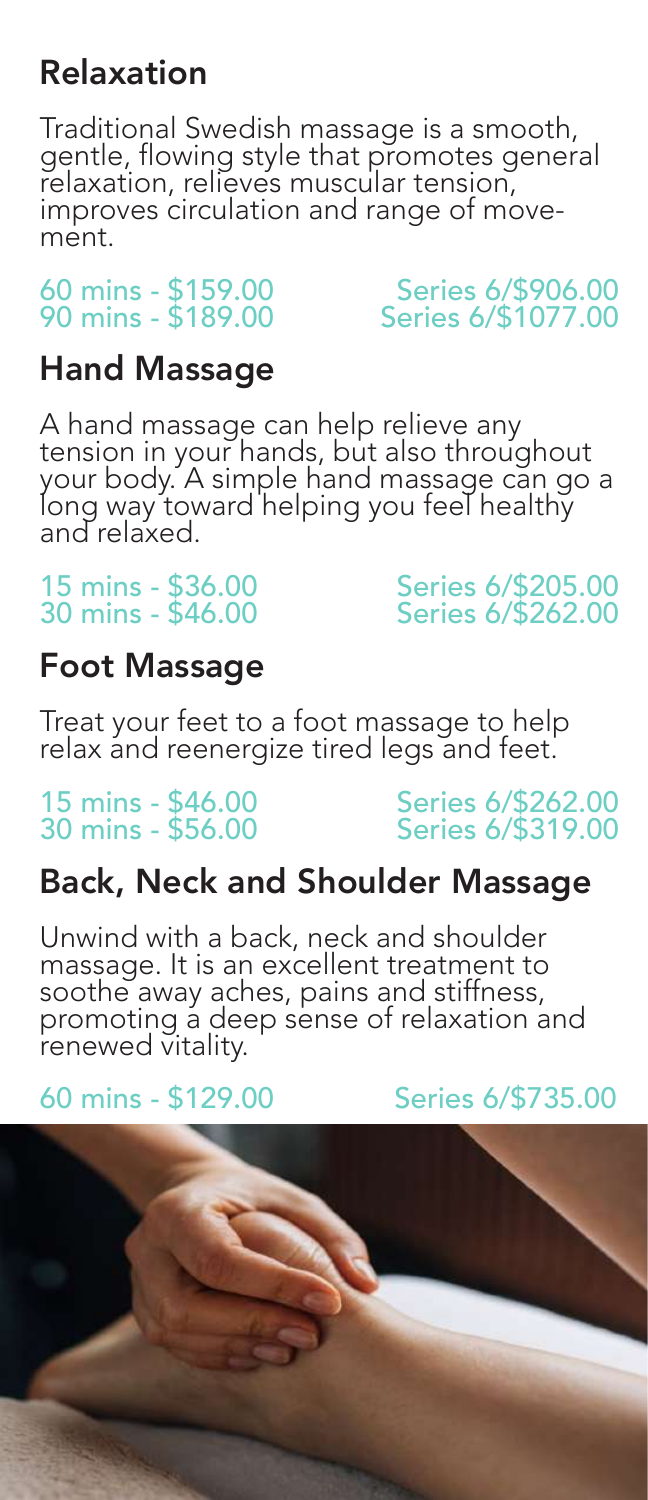# Customized Massage

Recharge and renew with a customized massage treatment designed to target the areas of stress and tension that are affecting you as an individual. This relaxation-based massage will be tailored to empower and balance your body and senses through healing touch. A light to firm pressure mas-<br>sage, which employs long, gliding strokes and kneading to induce a deep state of relation. This massage relieves stress, tension, and muscle aches, while improving circulation as well as flexibility.

30 mins - \$99.00 Series 6/\$564.00<br>60 mins - \$136.00 Series 6/\$775.00<br>90 mins - \$183.00 Series 6/\$1043.00 60 mins - \$136.00 Series 6/\$775.00 90 mins - \$183.00 Series 6/\$1043.00

# Reflexology

Feel the benefits of reflexology treatment. This thousand-year-old natural massage technique is based on applying pressure to points throughout the bodý which corre-<br>spond to specific organs and glands. In this way, through the application of pressure to specific areas on the feet and hands, a reflexive effect directly affects different organs and parts of the body thus stimulat-<br>ing proper functioning.

#### 30 mins - \$89.00 Series 6/\$507.00 60 mins - \$139.00 Series 6/\$792.00

# Aromatherapy

Light pressure massage using Essential Oils are absorbed through the skin and each has different healing properties combining a rejuvenating, uplifting, or relaxing aroma-<br>therapy.

90 mins - \$199.00 Series 6/\$1134.00

60 mins - \$169.00 Series 6/\$963.00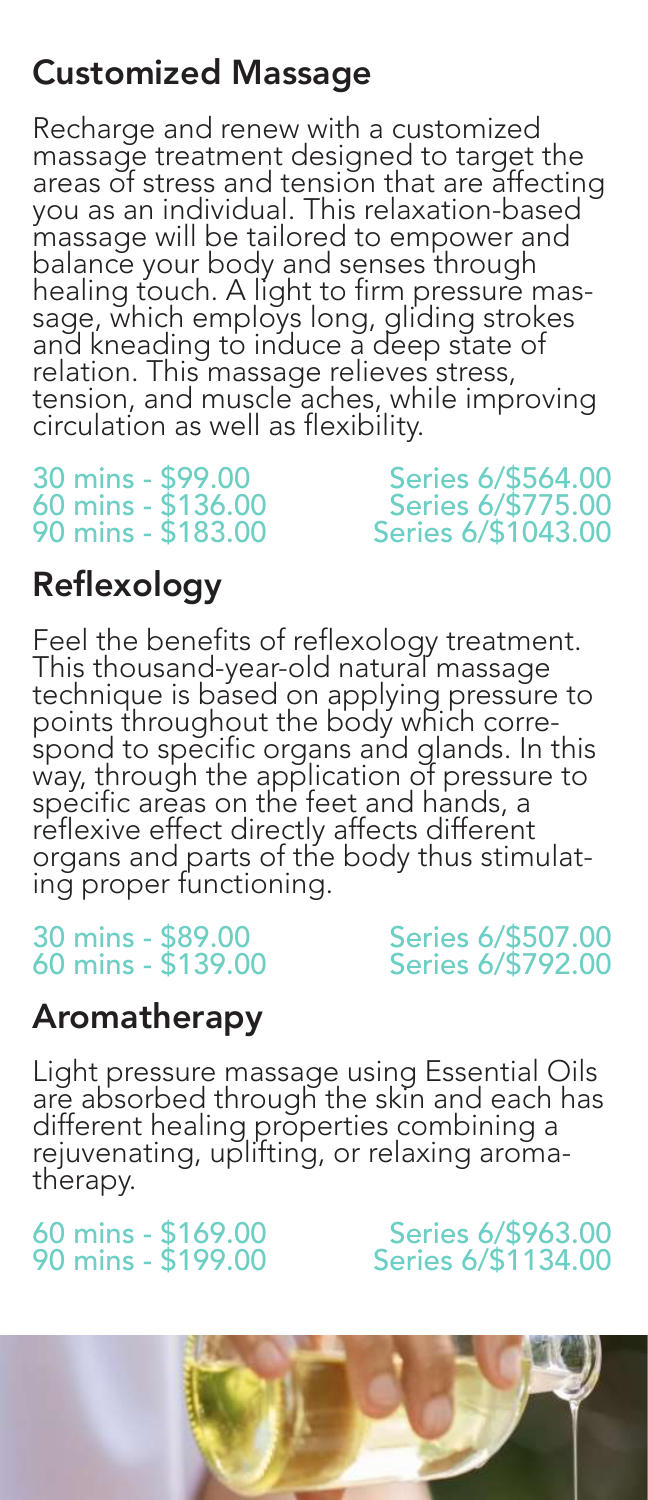# Deep Tissue

This deep pressure massage focuses on realigning the deeper layers of muscles and connective tissues. This massage addresses and alleviates chronic aches and pains of specific stiff areas such as neck, back, leg muscle tightness and sore shoulders.

60 mins - \$169.00 Series 6/\$963.00 90 mins - \$199.00 Series 6/\$1134.00

# Tanning

## Fake Bake Sunless Tan

The leader in self-tanning using exclusive sunless tanning formula. Works with every skin tone by enhancing your skins own pigments for a natural streak free golden tan.

45 mins - \$115.00 Series 6/\$656.00

# For men

### Gentleman's Facial

Using the power of peptides, stem cells and exfoliators, this treatment effectively addresses the skin care concerns of men.<br>Invigorate the skin with an effective exfolia-Invigorate the skin with an effective exfolia-<br>tion, extractions, powerful anti- aging ingre-<br>dients and a hydrating mask. This treatment will revitalize, refresh and improve the health and appearance of men's skin.

60 mins - \$169.00 Series 6/\$963.00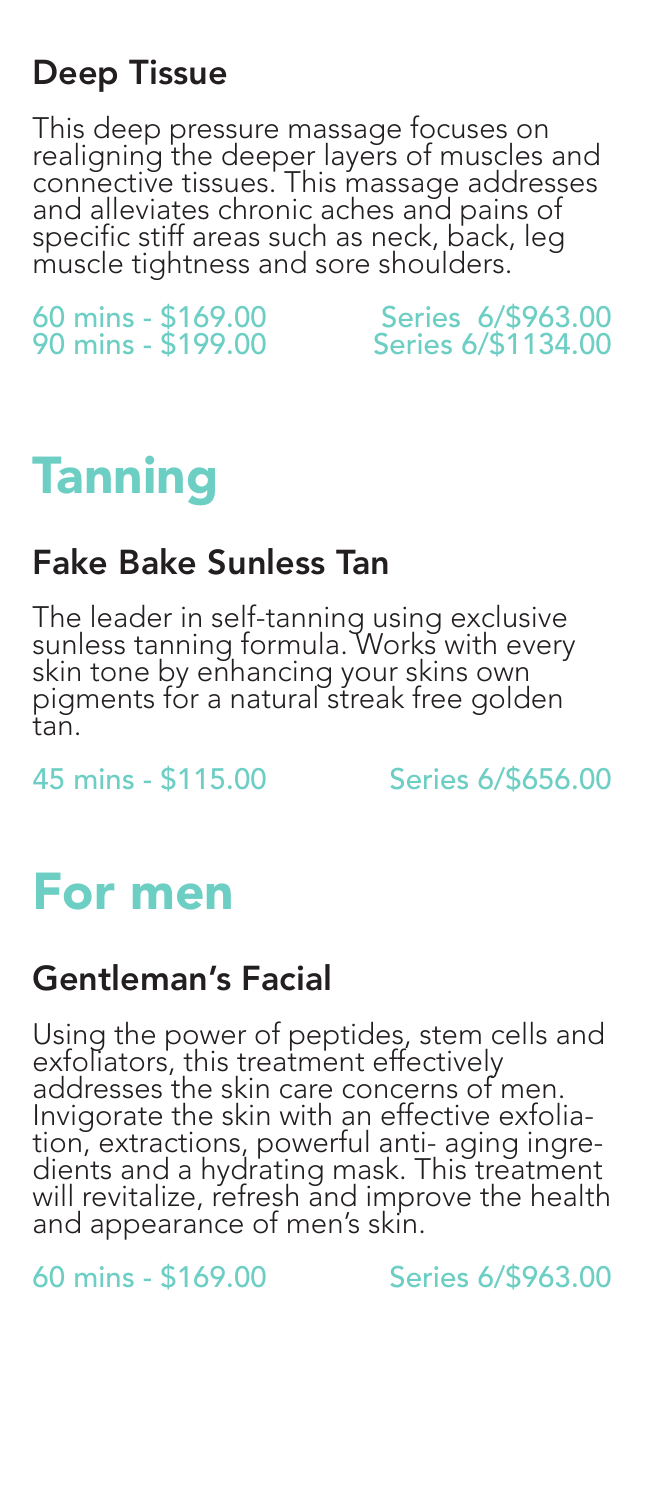# Gentleman's Pedicure

Deeply moisturizing, hydrating and refresh- ing. Our marine pedicure products and hot paraffin exfoliate, condition and nourish.

#### 60 mins - \$92.00

## Gentleman's Manicure

Exfoliates, refines and moisturizes hands. Includes nail shaping, light cuticle care and buffing, and hot paraffin treatment.

### 50 mins - \$72.00

# Gentleman's Customized Massage

Recharge and renew with a customized massage treatment designed to target the areas of stress and tension that are affecting you as an individual. In consultation with you, this relaxation-based massage will be tailored to empower and balance your body and senses through healing touch. A light to firm pressure massage, which employs long, gliding strokes and kneading to induce a deep state of relaxation. This massage relieves stress, tension and muscle aches, while improving circulation as well as flexibil- ity.

30 mins - \$83.00 60 mins - \$136.00 60 mins - \$183.00

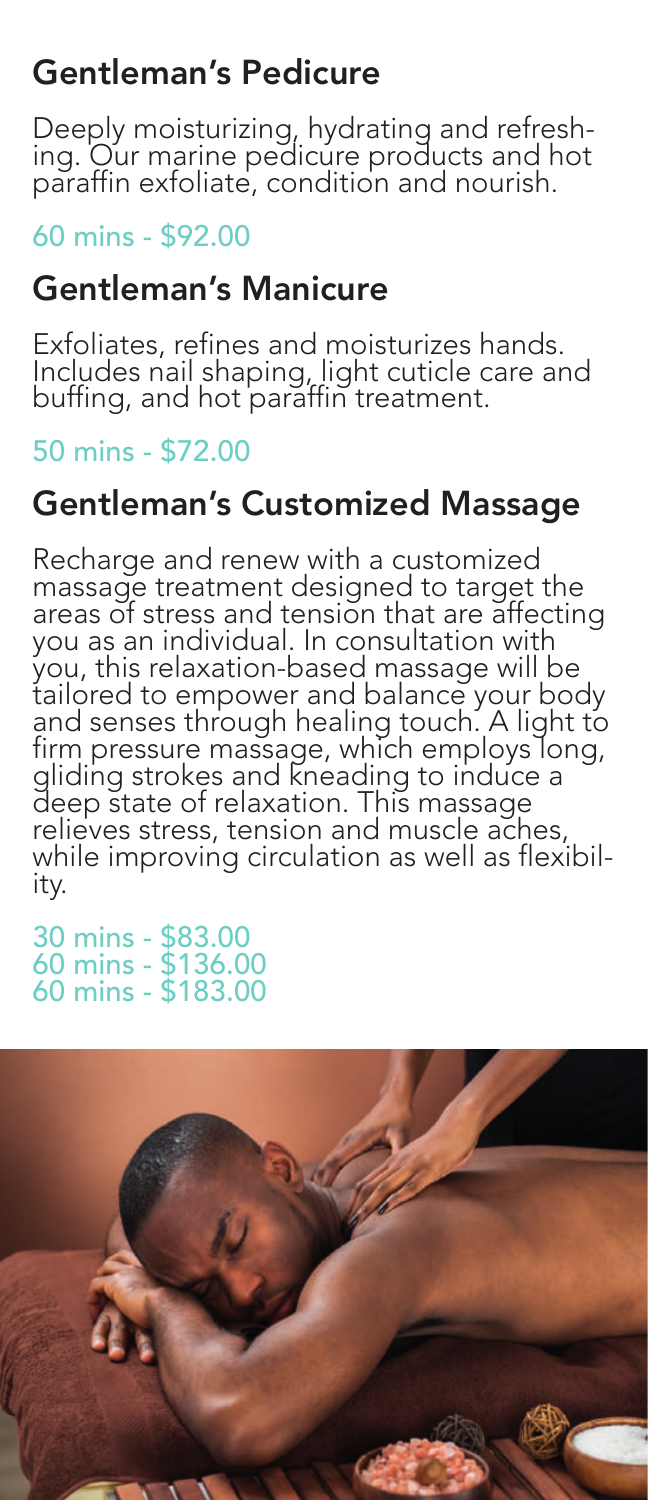# **Waxing**

| Eyebrow             | 15 mins  | \$29.00  |
|---------------------|----------|----------|
| Lip                 | 15 mins  | \$22.00  |
| Chin                | 15 mins  | \$27.00  |
| Lip & Chin          | 30 mins  | \$47.00  |
| <b>Full Face</b>    | 30 mins  | \$60.00  |
| Lower Leg           | 30 mins  | \$60.00  |
| <b>Upper Leg</b>    | 30 mins  | \$65.00  |
| <b>Full Leg</b>     | 60 mins  | \$89.00  |
| Under Arm           | 15 mins  | \$39.00  |
| $1/2$ Arm           | 30 mins  | \$47.00  |
| <b>Full Arm</b>     | 30 mins  | \$57.00  |
| <b>Bikini</b>       | 30 mins  | \$50.00  |
| Intimate Bikini     | 30 mins  | \$62.00  |
| <b>Brazilian</b>    | 30 mins  | \$85.00  |
| <b>Back</b>         | 30 mins  | \$69.00  |
| Chest               | 30 mins  | \$72.00  |
| Full Body           | 120 mins | \$285.00 |
| Nose                | 15 mins  | \$20.00  |
| Ears                | 15 mins  | \$21.00  |
| <b>Ear Candling</b> | 45 mins  | \$89.00  |

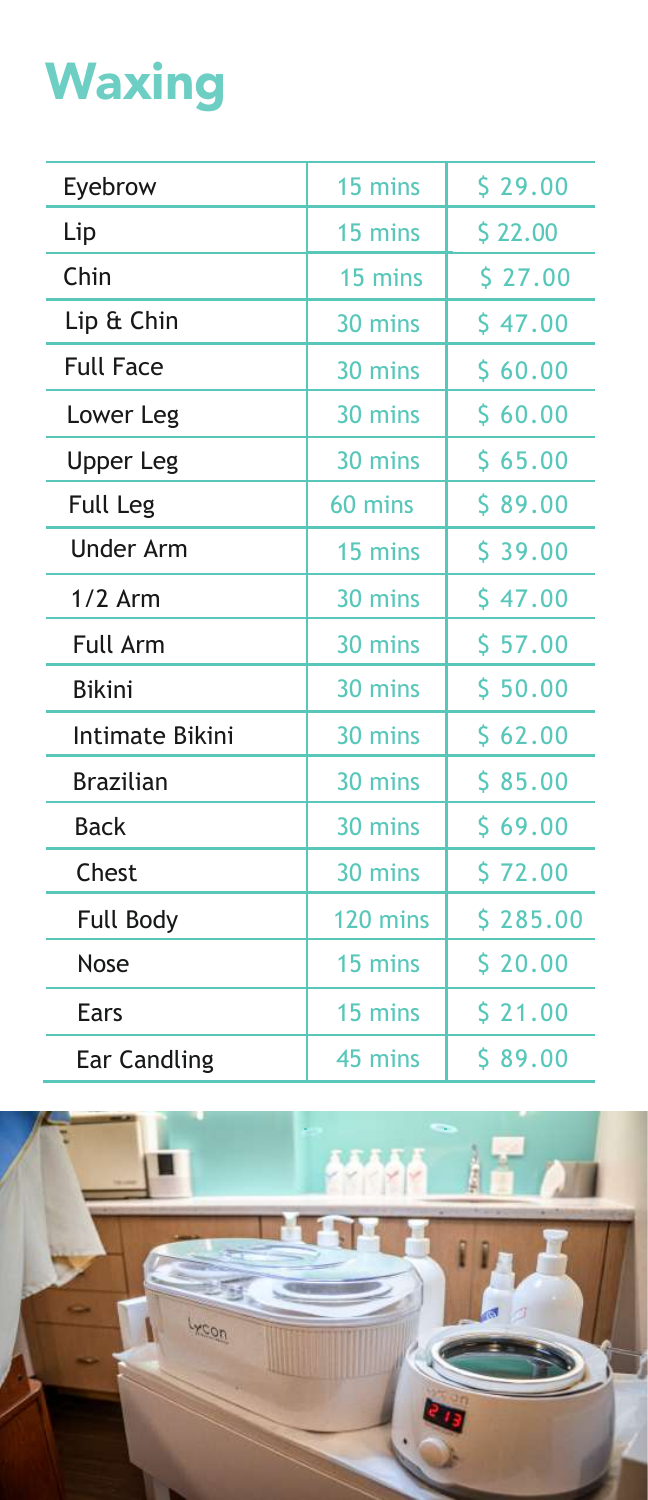# Tinting & Extensions

| <b>Eyebrow Tinting</b>     | 15 mins    | \$23.00  |
|----------------------------|------------|----------|
| <b>Eyelash Tinting</b>     | 15 mins    | \$34.00  |
| Tint Combo                 | 30 mins    | \$53.00  |
| Extensions (Classic)       | 90 mins    | \$250.00 |
| Extensions (Russian)       | $120$ mins | \$280.00 |
| Infills                    | 45 mins    | \$75.00  |
| Removal                    | 30 mins    | \$ 30.00 |
| <b>CP Lash Lift</b>        | 45 mins    | \$115.00 |
| CP Lash Lift w/<br>Tinting | 75 mins    | \$135.00 |

# **Threading**

| Eyebrow    | 15 mins | \$30.00 |
|------------|---------|---------|
| Chin       | 15 mins | \$25.00 |
| Lip & Chin | 30 mins | \$40.00 |
| Lip        | 15 mins | \$21.00 |
| Sideburns  | 15 mins | \$25.00 |